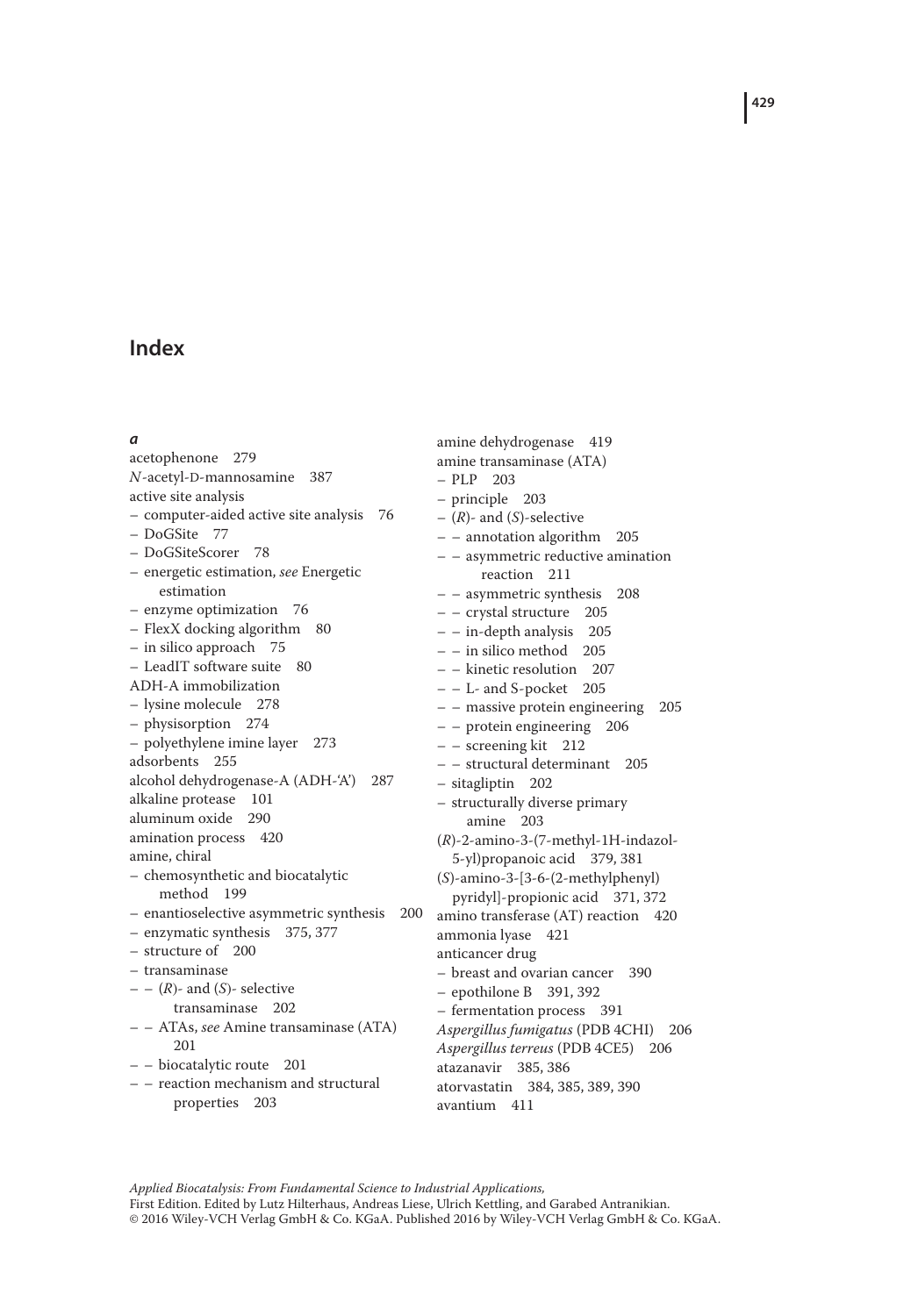## *b*

bacterial lipase 4 benzyl isoquinoline alkaloids (BIAs) 139 biobased building block (newBBBB) 407 biocatalysis conversion, BBBB 415 biocatalytic transformation 283 biofilm 336 bioseparation process 290 biotechnological process 278 *B. lentus* alkaline protease (BLAP) 105, 106 boceprevir 367, 369, 386, 387 (*S*)-*N*-boc-3-hydroxyadamantylglycine 374, 375 bottleneck analysis 209 bubble column reactor – limiting factors 347 – mid-infrared Fourier transform infrared (FT-IR) spectroscopy 357 – solvent-free synthesis 346 business dynamics, drop-in *vs.* new biobased building block 415

## *c*

calcitonin gene-related peptide (CGRP) receptors antagonist 379–381 *Candida antarctica* (CAL-B) 5 capillary array electrophoresis (CAE) 53 catechol *O*-methyltransferase (COMT) 125 cellulolytic enzyme 44 chemokine receptor modulator 381, 382 chemometric model 361 chiral alcohol 219 *o*-chloromandelic acid – hydroxynitrile lyase 226 – ketoreductase 228 – nitrilase 227  $-$  Plavix<sup>®</sup> 226 – structure of 226 cloned epothilone hydroxylase (EBH) gene 392 computational tool – functional prediction and analysis of enzyme – web-service 94, 95 73 – protein engineering 72 continuous stirred tank reactor (CSTR) 165 corticotropin-releasing factor-1 (CRF-1) 392, 393 cosmetic ester – biocatalytic production 343 – bubble column reactor, *see*: bubble column reactor 346 – conventional stirred tank reactor 348 *e*

– fatty acid conversion and water concentration 358 – high viscous α-methyl glycoside laurate 355 – high viscous polyglycerol-3 laurate 349 – industrial production 343 – low viscous myristyl myristate 351 – mono-, di-, and triglyceride composition 362 (*S*)-3-cyano-5-methylhexanoic acid ethyl ester 369–371 cyclase 422, 423 (*S*)-1-cyclopropyl-2-methoxyethanamine 392, 393

#### *d*

Darwin's principle of "survival of the fittest (plastic) 408 desorption ionization on porous silicon (DIOS) 153 2,4-dideoxyhexose, chiral 389 diethylaminoethyl-cellulose (DEAE-C) paper disc 152 diketoreductase (DKRED) 222 3,5-dimethoxytoluene (DMT) 125 6,6-dimethyl-3-azabicyclo[3.1.0]hexane by monoamine oxidase 367, 369 dipeptidyl peptidase 4 (DPP-4) 374 DoGSite algorithm 77 DoGSiteScorer and HYDE – biological and artificial protein complex 93 – competitive substrate inhibition 91 – docking-based functional protein classification 87 – DoGSiteScorer method 87 – DoGSiteScorer SVM-based classification approach 86 – HYDE scoring function 86 – low-molecular weight compound 90 – mutation site 88, 89 – SVM-based classification method 85 edible oil 265 electrospray ionization (ESI) 153 energetic estimation – HYDE scoring function 82, 83 – HYdrogen bonding and DEhydration

- energy 83 – protein-protein interaction 84
- engineering protease
- alkaline protease 101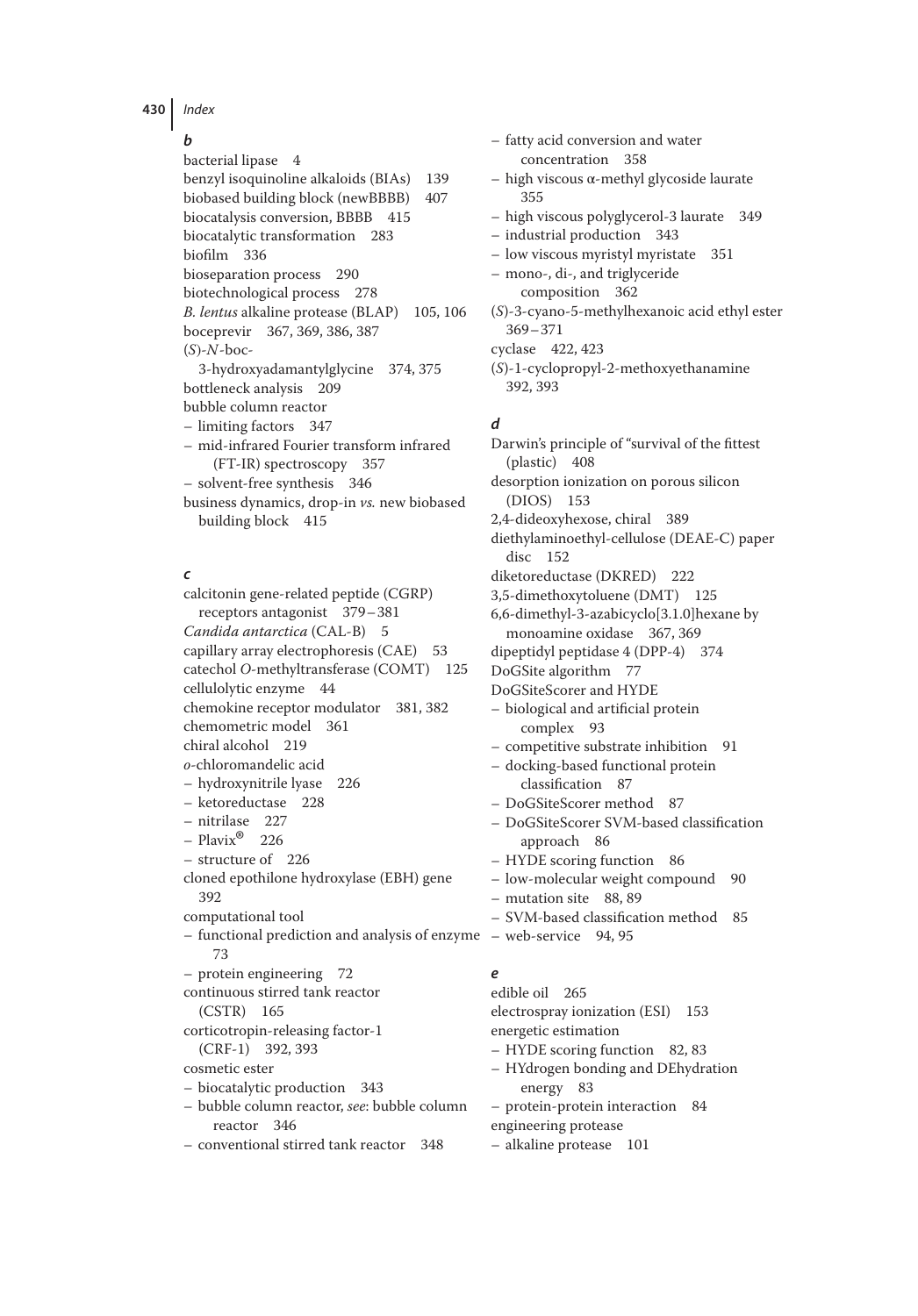– BLAP 105, 106 – chaotropic agent 111 – definition 101 – food industry 101 – in laundry detergent 104 – oxygen-based bleaching agent 108–111 – serine proteases and subtilisin 102, 103 – subtilisin E 112, 115, 116 EnzyMax®process 266 epoxide hydrolases 60 ethyl (*R*)-4-cyano-3-hydroxybutyric acid 384 ethyl 4-chloro-3-hydroxybutanoate – halohydrin dehalogenase 232 – ketoreductase 231 – structure of 231 ethyl 2-hydroxy-4-phenylbutyrate (HPBE) – lipase 229 – reductase 229

## *f*

fermentation technique 323 fixed bed bioreactor – advantages 329 – cell immobilization 330 – fixed bed cultivation 330 – macroporous carrier 329 – microbiological and mechanical stability 332 fixed bed recirculation reactor 166 flavonoid – biotechnological process – – host system 187 – – natural occurring flavonoid 187 – – non-naturally occurring flavonoid 189 – classical extraction approaches/chemical syntheses 191 – definition 179 – metabolic pathway – – biosynthesis of 182 – – degradation 183 – nutritional and health benefits 181 – in plants 179 fluidized bed reactor 166 fluorescence activated cell sorting (FACS) 53 (*R*)-3-(4-fluorophenyl)-2-hydroxy propionic acid 373, 374 formate dehydrogenase (FDH) 374

# *g*

galactose oxidase (GOase) 59 genetic fusion 40, 41, 44 glucagon-like peptide-1 (GLP-1) 371, 372 β-glucosidases 21

glyceraldehyde phosphate (GAP) 318 glycosyltransferase 66, 68

## *h*

halogen-substituted 1-phenylethanol – 1-(4′ -chlorophenyl)ethanol 243 – 2-chloro-1-phenylethanol 242 – 1-(4′ -fluorophenyl)ethanol 240 – 1-[3′ ,5′ -bis-(trifluoromethyl)phenyl]ethanol 241 – 2,2,2-trifluoro-1-phenylethanol 240 high-performance liquid chromatography (HPLC) 53, 152 high resolution 31P-NMR spectroscopy 153 human rhinovirus (HRV) 373 hydratase 422 hydratation 418 hydrolase 420, 421 hydroxymethylfurfural (HMF) oxidation 417 hydroxynitrile lyase (HNLs) 64 3-hydroxy-3-phenylpropanenitrile (HPPN) – ketoreductase 236 – lipase 235 – nitrilase 236 – structure of 235

3-hydroxypropionaldehyde (3-HPA) 321

#### *i*

immobilization – alcohol dehydrogenase and *Candida antarctica* lipase B 270 – phospholipase A1 and A2 265 industrial organic chemistry 405 influenza virus sialidase (neuraminidase) 387 inorganic adsorbent – aluminum oxide/oxide hydrate and amorphous alumosilica 257 – dynamic adsorption system 261 – kerolite clay 254 – lipase and esterase purification 262 – precipitated silica 258 – static adsorption experiment 260 – synthetic zeolite 254 in vitro/in vivo compartmentalization (IVC) 53

## *k*

kerolite clay 254 ketoreductase (KRED) 54

#### *l*

lactic acid bacteria (LAB) – in dairy industry 319 – fermentation technique 323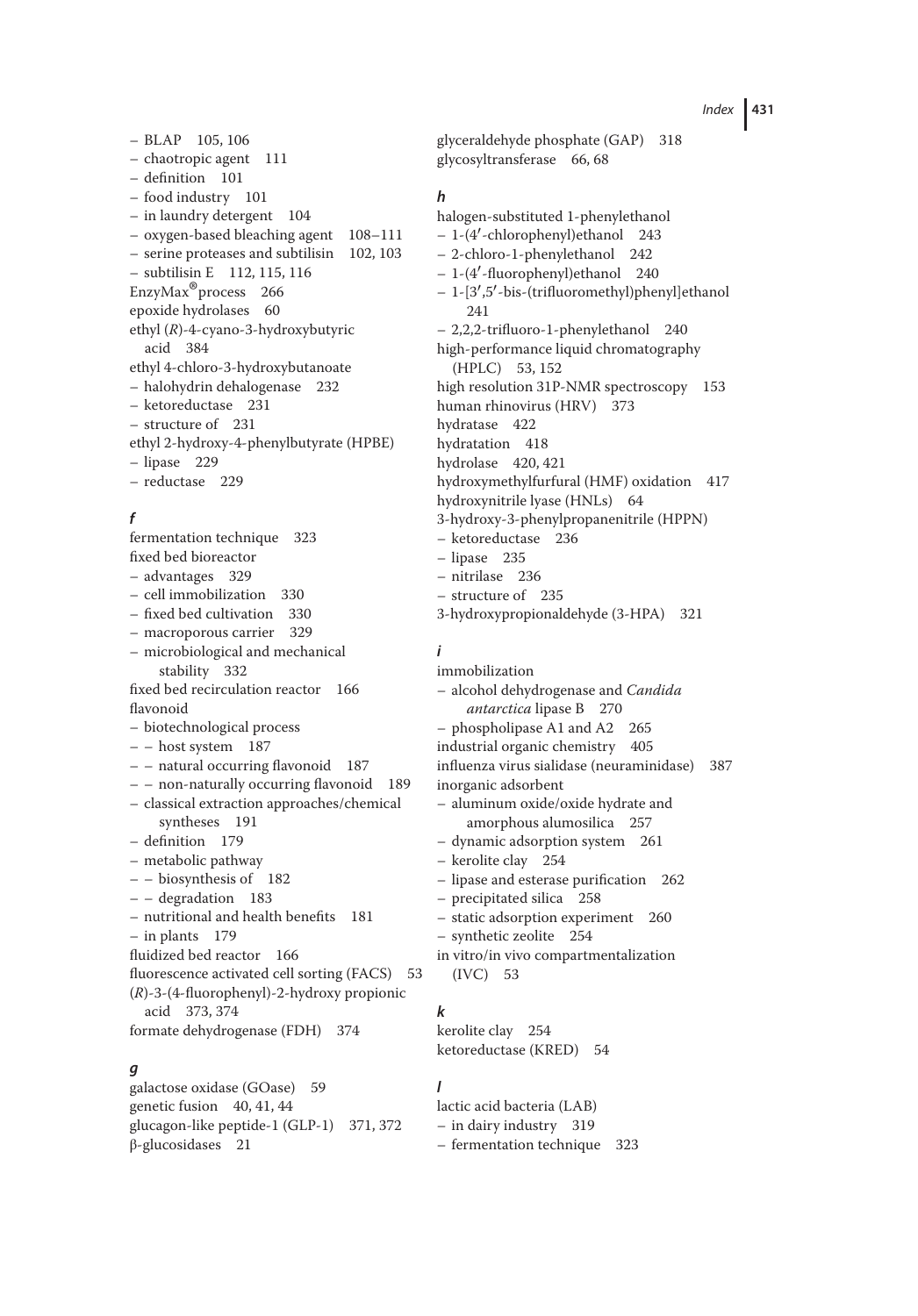lactic acid bacteria (LAB) (*contd*.) – growth and productivity 322 – 3-hydroxypropionaldehyde (3-HPA) 321 – kinetic parameter 335 – lactic acid production 320 – taxonomy and metabolism 317 *Lactobacillus brevis* (LbADH) 222 *Lactobacillus delbrueckii* ssp. *bulgaricus* 331 *Lactococcus lactis* ssp*. lactis* 331 layer-by-layer-technology (LbL) 287 – ADH and CalB 272 – advantage 271 – anionic charged polymer 270 – functionalization 272 – polyelectrolyte 271 leukotriene (LTC4, LTD4 and LTE4) antagonist 377, 378 lipase – alpha/beta – hydrolase 4 – bioorthogonal chemistry 9, 10 – definition 3 – ncAAs 5 – noncanonical amino acids 6 – novozym 435, 349 – phenylalanine and methionine 7 – proline 7 – properties 3 – thermostable lipase 4 – 3D structure 5 – unnatural lipase 8, 9 lipopolysaccharide (LPS) 36 liquid chromatography (LC) 152 low density polyethylene (LDPE) 408 LS9 411

## *m*

matrix-assisted laser desorption/ionization (MALDI) 153 membrane chromatography – adsorber – – enzyme purification 299 – – module 302 – – used membrane platform 298 – – void volume optimized capsule 300 – cellulase Cel5A 301, 307 – chemicals 302 – lipase aGTL 301, 310 – PGA 301, 302 membrane reactor 166 menthol 237 metathesis 418 (1*S*,2*R*)-2-(methoxycarbonyl)cyclohex-4-ene-1-carboxylic acid 381–383 methyl *t*-butyl ether (MTBE) 369

methyltransferases (MTs) 123 molecular docking method 74 montelukast 377, 378 multiple cloning site (MCS) 43 multivariate curve resolution (MCR) 359

#### *n*

nanostructure-initiator mass spectrometry (NIMS) 153 natural kerolite clay 279, 282 next-generation sequencing (NGS) technology 13, 33 nitrilases 56 non-biobased economy 407 noncanonical amino acid (ncAA) 5 novozym 435, 349 nucleophilic substitution process 124

#### *o*

*O*-methyltransferase (OMT) – in biocatalytic synthesis  $- - BIAs$  139 – – classical synthesis 138 – – heterologous host 132 – – in vitro reduction step 138 – – limitation 132 – – methylated natural product 133 – – microbial whole-cell system 138 – – ortho-methoxyphenol motifs 138 – – phenylpropanoid pathway 132, 137 – – reticuline 138 – – shikimate pathway 138 – – two-module system 138 – – whole-cell biotransformation 132 – classification and mechanistic aspects – – biological interaction 125 – – COMTs 125 – – nucleophilic substitution process 124 – – occurence 125 – – OMT-catalyzed single methyl group transfer 124 – – SABATH enzyme 126 – – SAM/AdoMet 124 – – type I 126 – – type II 126 – cofactor dependence and regeneration 126 – CYP450 enzyme 140 – disadvantages 139 – enzymatic reaction 123 – isovanilloid motif 140 – methyl australate 141 – natural products 129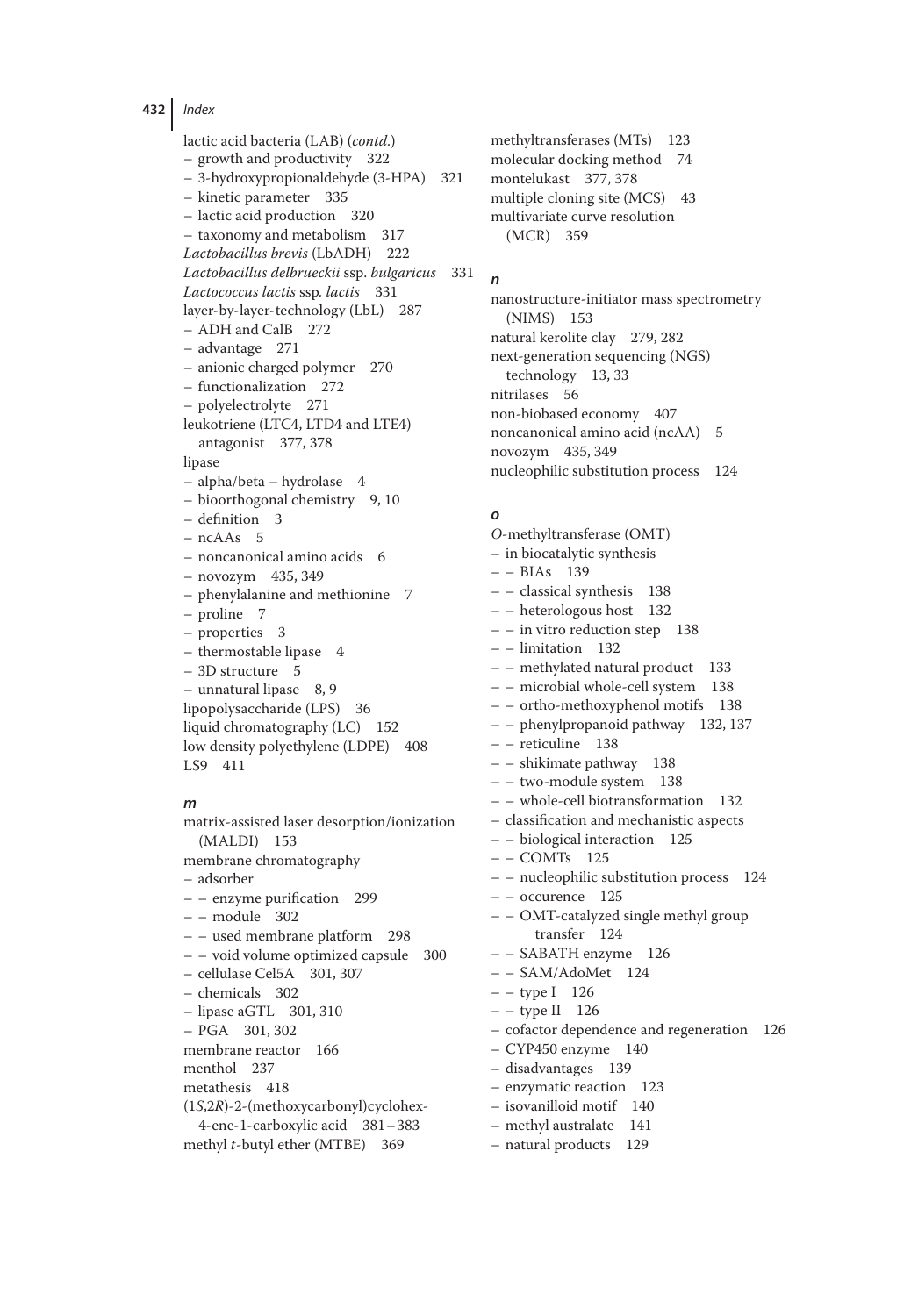– vanilloid (4-hydroxy-3-methoxyphenyl) motif 140 oxidoreductase 281 – transformation 416 ozonolysis 418

#### *p*

penicillin G amidase (PGA) 301, 302 pharmaceutical intermediates, biocatalysis – chemical synthesis 367 – microbial cell enzymes 367 phenylalanine dehydrogenase 374 phenylethanol 279 phospholipase A – silicate carriers 269, 270 – structure 266 – *Thermomyces lanuginosus* 268 phospholipase B – pig pancreas 268 – structure 266 phosphorylation, biocatalytic – analytical method development – – separation methodology 152 – – spectroscopic method 153 – analytical and synthetic tool 147 – bioprocess optimization – – continuous reactor configuration 167  $- - \text{CSTR}$  165, 166 – – fixed bed recirculation reactor 166 – – fluidized bed reactor 166 – – homogeneous and heterogeneous biocatalyst 167 – – immobilized acid phosphatase 167 – – immobilized phosphotransferase 167 – – input parameter 166 – – membrane reactor 166  $- - PFR$  165, 166 – – reactor performance 167 – – slurry reactor 166  $- - STR$  165 – BRENDA database 148 – emerging phosphorylation reaction 158 – enzyme diversity 148 – metabolic enzyme functions/pharmaceuticals 147 – non-selective phosphorylation 147 – phosphate donor 156 – phosphoryl group transfer reaction 148 – process improvement 148 – reaction kinetics 164 – reaction system optimization – – acid and alkaline phosphatase 161 – – ATP regeneration reaction system 163 – – chemical and physical factors 161, 163 – – immobilization methodology 162 – – kinetic properties and thermodynamic characteristics 161 – – mathematical optimization tool 163  $-$  – optimum pH condition 162 – – oxygen sensitive phosphotransferase 162 – – properties 160 – – pyrophosphate concentration level 162 – – schematic representation 163 – – temperature 161 – site-selective phosphorylation 148 – stability 154 – synthetic aspects – – C-phosphorylation 151 – – N-phosphorylation 151 – – O-phosphorylation 149 – – S-phosphorylation 152 – synthetic methodology 147 plastics, applications – bisphenol A 414 – in new value chain 414, 415 – in organic monomer 414 Plavix® <sup>226</sup> plug flow reactor (PFR) 165 polyhydroxyalkanoate (PHA) synthase 18 polymeric materials, biobased building block – biocatalytic conversion, amino acid waste 423 – biodegradable/biocompostable material 410 – bioeconomy 406, 407 – biomedical material 410 – biopolymer 410 – chirality-based functionality 413 – ecological impact 408, 409 – energy-intensive purification strategy 413 – furandicarboxylic acid 412 – 3-hydroxypropionic acid 412 – industrial process 406 – isosorbide to isoidide 424 – lactic acid 412 – logistics and production 409 – market adoption 410 – natural ecosystem 405 – organic chemistry 405 – plastics 408, 410 – polymer pyramid 415, 416 – regioselective dehydrogenation, dihydroxylase 419

– – efficient and scalable process 161

– regioselective P450 catalyzed six-electron methyl oxidation 423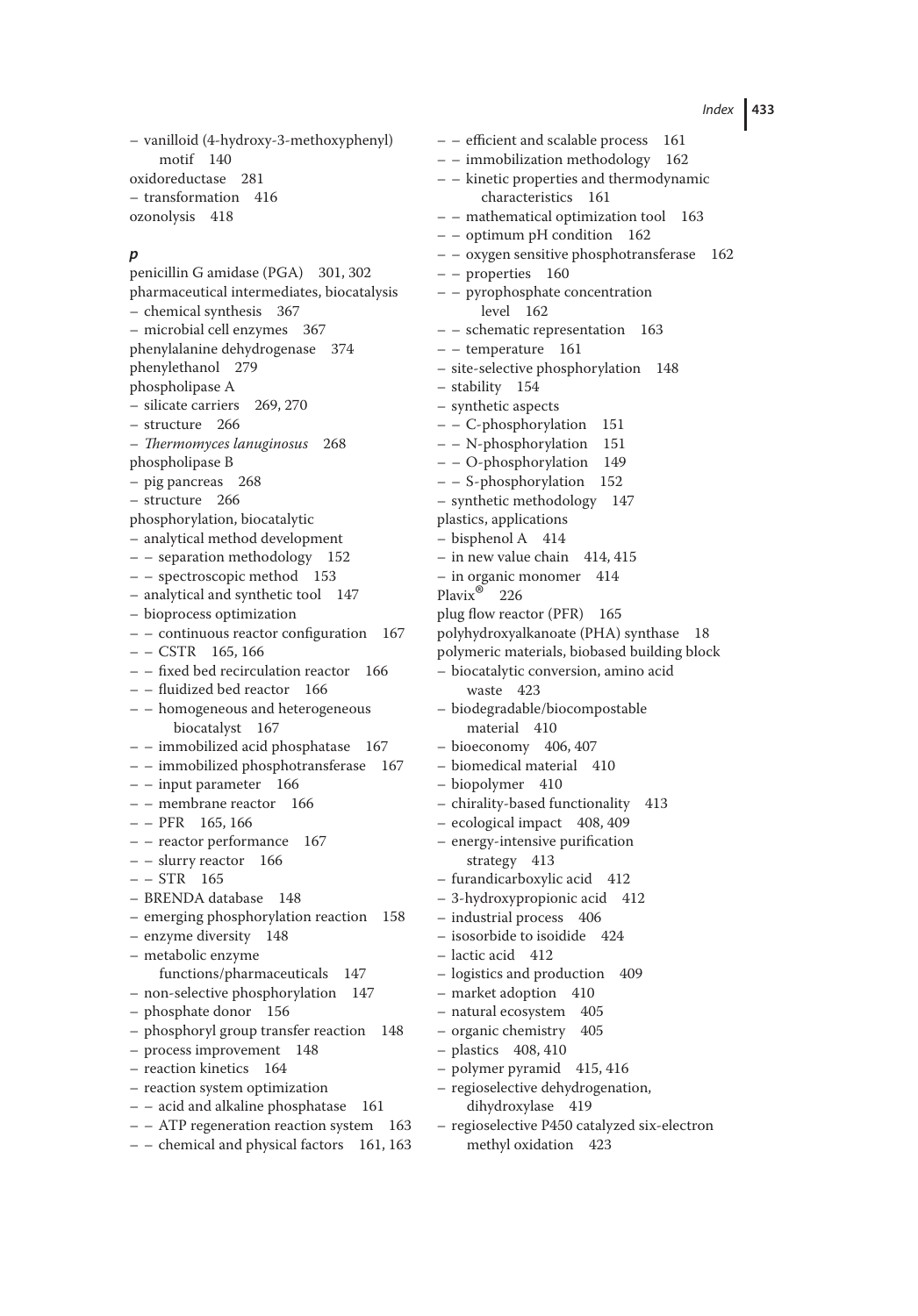polymeric materials, biobased building block (*contd*.) – renewable resources 410 – succinic acid 412  $- vs. fossil building blocks 412$ pregabalin 369–371 prositagliptin ketone 376 protein engineering technology 72, 376 pyrogenic endotoxin 36

# *q*

quantitative PCR (qPCR) 14 3-quinuclidinol – ketoreductase 233 – protease 232 – structure 233

#### *r*

redox biocatalysis 417 regioselective poly-ol oxidation 419 Relenza™(zanamivir) 387, 388 rhinovirus protease inhibitor 373, 374 *Rhizopus* 321 ribavirin 383, 384 robust biocatalyst – *Bacillus* sp. 37 – cellulolytic enzymes 44 – cultivation-based screening 31 – end-to-end gene fusion 43 – enzyme optimization 39 – expression system 38 – extremophilic microorganism 32  $-$  genetic fusion 40, 41, 44 – industrial enzyme 31 – metagenomic strategy 33 – nature's invention 40 – production of extremozymes 36 – secretion system 37 – starch-degrading enzymes 37 – substrate channeling 43 – thermoactive cellulase 33 – thermoanaerobacterium sp. 45 – *Thermomonospora fusca* 45 rosuvastatin 389, 390 *s S*-adenosyl-l-methionine (SAM or AdoMet) 124

Sartobind®STIC PA membrane 306 saxagliptin 374, 375 screening – alcohol oxidase 59 – epoxide hydrolase 60

– glycoside hydrolase 66 – glycosyltransferase 66, 68 – HNLs 64 – KREDs 54 – lipases and esterase 60 – nitrilase 56 – oxygenase 58 – threonine aldolase 64, 65 – transaminase 63 screening technology – culture-independent approach 16 – DUF849 protein 26 – *E. coli* 14 – general scheme 14 – metagenomic gene 25 – metagenomic library 26 – sequence- *vs.* function-based metagenomic approach – – activity-based screening 16 – – alcohol/aldehyde dehydrogenase  $[NADP(+)]$  17 – – alpha-amylase 23 – – amidase 24 – – chitinase 23 – – fumarase gene 16 – – functional metagenomics 16 – – β-glucosidase 21 – – glycoside hydrolase 21 – – glycosyltransferase 19  $-$  – laccase 18 – – lactonase 21 – – lipases and esterase 19, 20 – – metagenome 15 – – monooxygenase 18 – – nitrilases 24 – – oxidoreductase 17 – – PHA synthase 18 – – phenotypic complementation 16 – – screening 16 – – serine protease 24  $-- TBT 20$ – – transferases 18 – – xylanase 22  $-$  SIGEX 27 – transcriptome 25 – 2D-PAGE gel 25 – UniProtKB/TrEMBL protein database 26 sequence saturation mutagenesis (SeSaM) 107, 112 serine protease 102, 103 Sipernat<sup>®</sup>22 carrier 267 sitagliptin 375, 377 slurry reactor 166 statin side chain